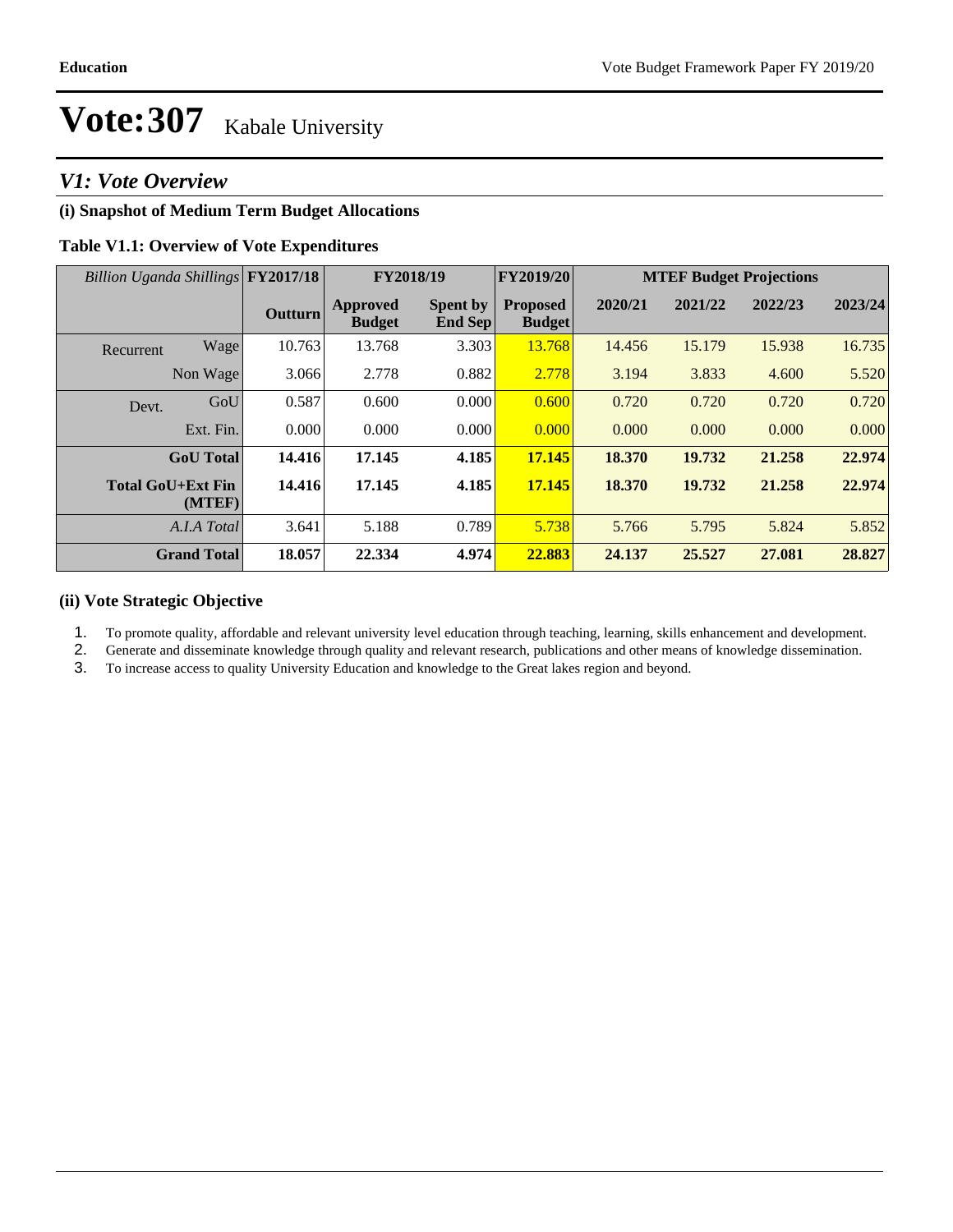### *V2: Past Vote Performance and Medium Term Plans*

### **Performance for Previous Year FY 2017/18**

1. A total of 223 staff were validated by Ministry of Public Service. 6 staff supported to undertake PhD Programs, 3 staff supported to undertake Master's programs and 1 staff for CPA program. A total of 223 staff members received their salaries by 28th for the months of July 2017 up to June 2018. 129-part time teaching staff members received their salaries. Gratuity paid to 128 staff.

2. A total of 30 weeks of lectures and 4 of exams for 2,666 (M=1,679 and F= 987) of the academic year 2017/2018 completed. 2,638 (M=1,661 and F= 977) students taught and examined in semester one 5. 2nd Graduation function as Public University conducted on 27th October 2017 with 1,215 Graduands of whom males totaled to 688 and females were 527.

3. A total of 340 titles comprising of 1430 volumes supplied to University Library. Proposal for establishment of Repository database completed. D-space installed for digital repository development.

4. Assorted furniture for lecture halls and offices purchased and delivered for access and use by students and staff

5. A total of 10 cadavers and 13 microscopes purchased and delivered to aid learning and teaching of students.

6. Three-phase electricity installed at the Faculty of Engineering at Nyabikoni campus.

7. Construction of accessible general lecture hall for staff and students is at finishing level.

8. A total of 56 desktop computers purchased and delivered to equip computer laboratories and offices for access and use by students and staff respectively. 5 heavy duty printers purchased and delivered to support teaching of all students. Internet subscription for 63 Mbps to RENU.

9. Assorted Engineering workshop equipment procured and delivered to aid teaching and learning of all students.

10. University access roads repairs and maintenance carried out to allow students access lecture rooms.

11. Outreach activities conducted for programs under Faculty of Medicine, Engineering and Environment. Students under Faculty of Education in year two and three completed school practice

12. A total of 10 Publication completed in international journal and book. 18 consultants paid to review academic programs. 8 Research proposals funded out of the 17 submitted.

13. A total of 100 tree species of Royal Palm & 100 of Terminalia planted for demonstration.

14. Open day activities Presided over by First lady and Ministry of Education and Sports organized & implemented.

15. One artificial limb purchased for a student of Engineering to access educational areas. A total of 197 Government sponsored students paid Living out & Faculty allowance for academic year 2017/2018. Assorted medicines supplied to University clinic for access by students. Association of Uganda University Sports annual subscription fees paid. Rev. Canon. Karibwije Work-Study Program supported 16 students (6 male & 10 female). 13 students (6 female & 7 male) from former Districts of Kigezi (Kabale, Kanungu, Kisoro & Rukungiri) sponsored by the University. Annual subscriptions to UNSA and Uganda National Students Council paid. 1500 undergraduate gowns supplied to all students 16. A total of 8 Friendly football matches played and all won. 30 students (10 female and 20 male) participated in Inter-University games at Ndejje

University. 17. University main computer laboratory and its annex renovated to store University records.

### **Performance as of BFP FY 2018/19 (Performance as of BFP)**

1. Staff salaries for 221 timely paid for the period of July to September and NSSF deductions made. Supported 2 staff to undertake Masters Programs and 7 staff to undertake PhD programs.

2. Completed 8 of the 15 weeks of 1st semester of 2018/2019 Academic Year.

3. Construction of General Lecture hall is at finishing level. Renovated of Academic Registrar and Bursar's offices to improve services to all students.

4. A total of 5 white boards of 5mm clear glass procured and delivered at Nyabikoni campus to aid teaching and learning. Assorted laboratory consumables and equipment purchased and delivered to School of Medicine and Faculty of Science to support teaching and learning of all students. Purchased and supplied 2 laptops, 2 UPS and 2 medium size printers to ease communication and reach to all students.

5. A total of 2 Public lectures conducted on HIV/AIDS testing & related Sexual Reproductive Health challenges and Hepatitis B screening carried out. Student Leaders and new students sensitized on Reproductive Health, HIV/AIDS, Gender and Human Rights.

6. Assorted ICT accessories purchased, delivered and fixed across departments for students to access internet easily. Internet subscriptions for KABSOM (4mbps broadband), Nyabikoni(4mbps broadband) & Kikungiri main campuses (28mbps) paid for access to students & staff.

7. Assorted laboratory reagents and Chemicals for Faculty of Science and School of Medicine purchased and supplied. Assorted protective gears for School of Medicine purchased and supplied.

8. A total of 8,329 users accessed the library services during the day and 5,292 accessed at night. 2,771 library users borrowed the books. Uploaded 2369 E-books for School of Medicine and 2,348 E-books for all the Faculties. Staff trained on access & retrieval of information.

9. A total of 295 Government sponsored students paid Living out allowance and Faculty allowance. Rev. Canon Karibwije Work & Study program supported. 20 students i.e. 11 male & 9 female. 9 students (4 female &5 male) sponsored from former Districts of Kigezi.

10. A total of 4 Football friendly and 7 cooperate league matches played for both male and female. Open 2nd edition attracted 18 teams and 3 netball friendly matches played. Basketball court constructed at Kabale University playground.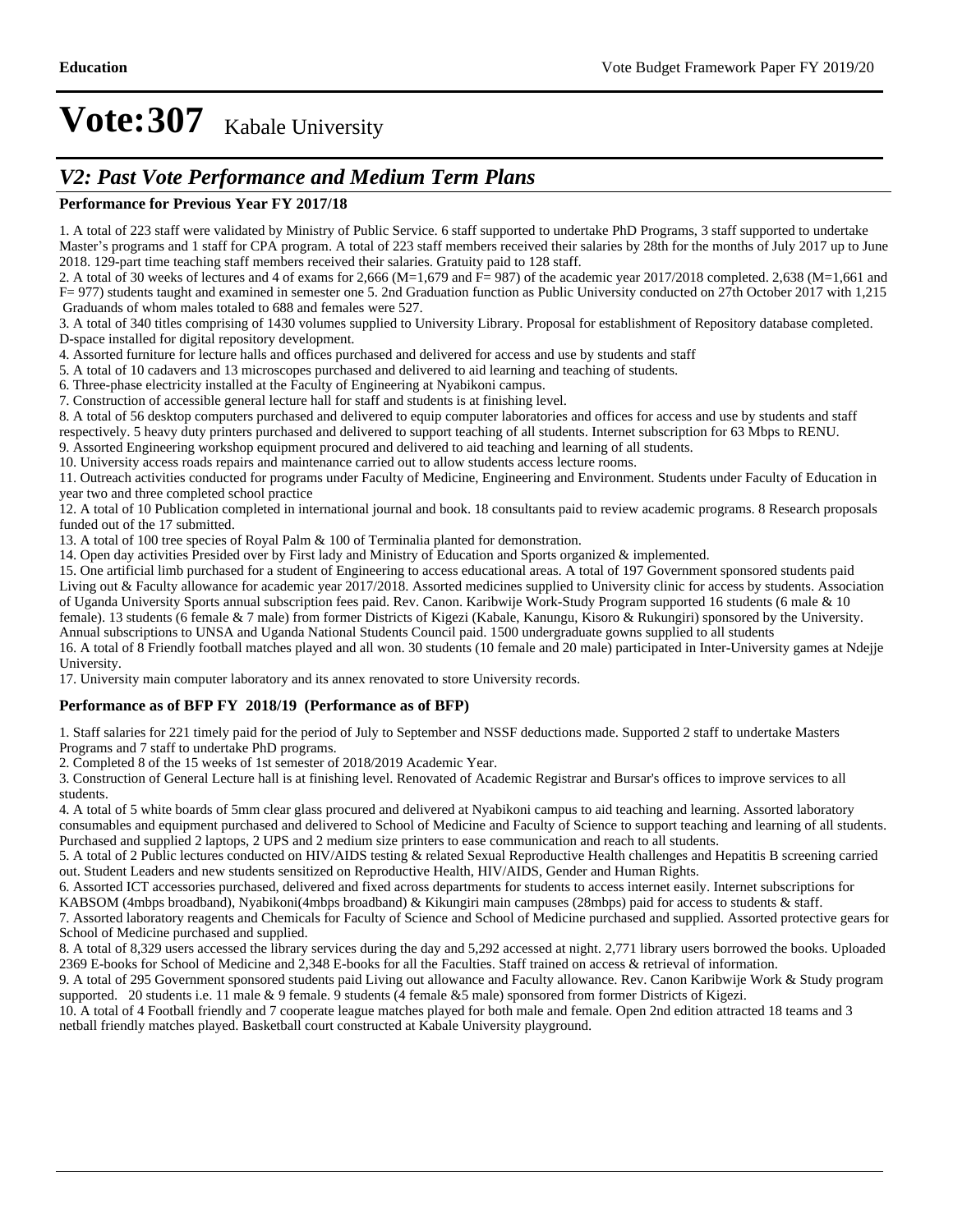#### **FY 2019/20 Planned Outputs**

- 1. A total of 228 staff salaries paid and NSSF and PAYE deducted.
- 2. Accessible Science building block to support teaching and learning of all students built.
- 3. Skills development of all staff improved for service delivery in all Faculties. Staff recruited to fill critical and strategic positions.
- 4. Equitable access to relevant and quality academic programs of students made.
- 5. Research, Innovations, Knowledge generation and information dissemination conducted.
- 6. A strong financial resource base for sustainability of all university plans and programmes established.
- 7. Master plan to guide infrastructure development completed.
- 8. Cross-cutting issues of gender and equity, environment, HIV/AIDS, disability into university programs and plans mainstreamed.
- 9. A convenient and accessible venue to accommodate babies of staff and students who are below 2 years of age established.
- 10. Machinery and specialized equipment ie education instructional materials to aid teaching and learning of all students purchased and delivered.
- 11. Accessible outreach services in collaboration with communities and district leadership conducted.
- 12. Four vehicles for the University purchased and delivered.
- 13. Computers, laptops and printers to support information dissemination to all students purchased and delivered.
- 14. Assorted furniture that accommodates all categories of staff and student by age and disability purchased and delivered.
- 14. Training and learning conducted for all the students.

19. Renovated and modified exiting infrastructure for sustainable running of University programs Annual renewal of internet services and other subscriptions to other international and national organizations paid.

15. A total of 30 weeks of lectures for 3075 students (43% female and 57% male) and 4 weeks of exams conducted and 1101 graduated in various disciplines (44% female and 56% male).

16. A total of 340 students supported by government paid Faculty and Living out allowances.

18. Outreach activities implemented in all Faculties to allow students access hands-on training

### **Medium Term Plans**

1. Building adequate and accessible infrastructure to support teaching and learning of all students.

- 2. Support skills and career development of all staff for improved service delivery in all Faculties.
- 3. Equitable access to relevant and quality academic programs of students.
- 4. Continue supporting and strengthening Government Systems in all faculties for all students and public satisfaction.
- 5. Research, Innovations, Knowledge generation and information dissemination.
- 6. Building a strong financial resource base for sustainability of all university plans and programmes.
- 7. Completion of master plan to guide infrastructure development.
- 8. Mainstreaming of cross-cutting issues of gender and equity, environment, HIV/AIDS, disability into university programs and plans.

9. Establish a convenient and accessible venue accommodate babies of staff and students of below 2 years of age.

- 10. Purchase and supply of machinery and equipment ie education instructional materials to aid teaching and learning of all students.
- 11. Conduct accessible outreach services in collaboration with communities and district leadership.
- 12. Renovated and modified exiting infrastructure for sustainable running of University programs
- 13. Annual renewal of internet services and other subscriptions to other international and national organizations paid.

14. A total 30 weeks of lectures for 3512 students (43% female and 57% male) and 4 weeks of exams conducted and 1101 graduated in various disciplines (44% female and 56% male).

- 15. A total of 340 students supported by government paid Faculty and Living out allowances.
- 16. Outreach activities implemented in all Faculties to allow students access hands-on training

17. Recruitment of adequate staff to support administrative and academic functions of the University. Human Resource Development of staff on career development to PhD level.

18. Develop an e-learning center.

### **Efficiency of Vote Budget Allocations**

Allocation of resources was based on priorities in the University Strategic Plan 2016/2017 - 2019/2020. The priorities were generated in a participatory manner involving all Faculties and Administrative Units based on the available data.

#### **Vote Investment Plans**

- 1. Building adequate and accessible Science building block to support teaching and learning of all students.
- 2. Completion of master plan to guide infrastructure development.
- 3. Establish a convenient and accessible venue to accommodate babies of staff and students who are below 2 years of age.
- 4. Purchase and supply of machinery and specialized equipment ie education instructional materials to aid teaching and learning of all students.
- 5. Four vehicles for the University purchased and delivered.
- 6. Purchase and supply of computers, laptops and printers that support information dissemination to all students.
- 7. Purchase and supply of assorted furniture that accommodates all categories of staff and student by age and disability.

### **Major Expenditure Allocations in the Vote for FY 2019/20**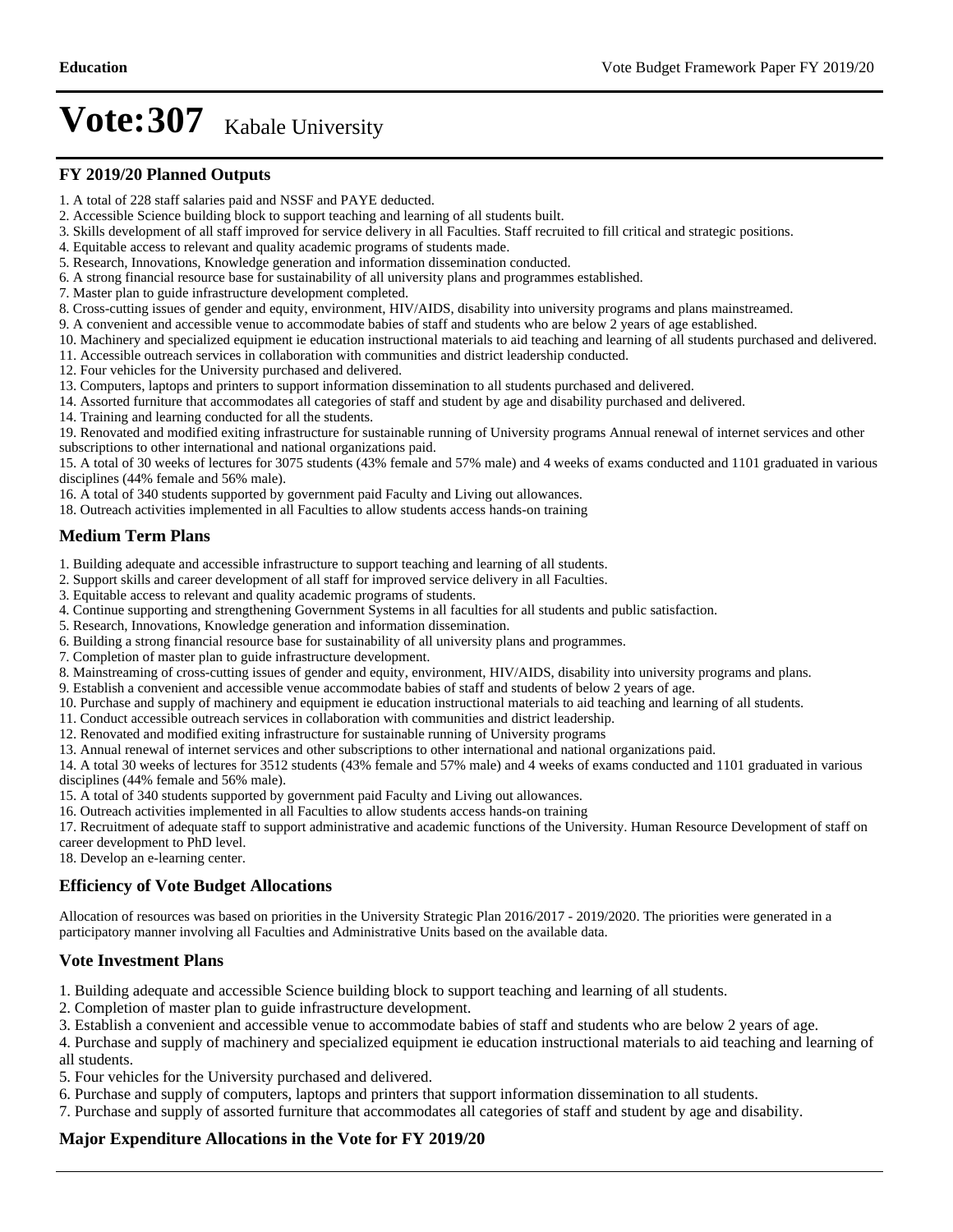- Expenditure allocations for the vote will target the following areas in the Budget
- a) Staff salaries and gratuity
- b) Infrastructure development

c) Teaching instructional materials

- d) Research and innovations
- e) Outreach activities
- f) Guild services
- g) Student welfare activities

h) Human Resource development

### **V3: PROGRAMME OUTCOMES, OUTCOME INDICATORS AND PROPOSED BUDGET ALLOCATION**

#### **Table V3.1: Programme Outcome and Outcome Indicators**

#### **Programme : 51 Delivery of Tertiary Education**

**Programme Objective :** To help students and graduates understand and develop the necessary skills to equip them for whatever career path they choose

**Responsible Officer:** Johnson Baryantuma Munono

**Programme Outcome: Increased competitive & employable graduates.**

*Sector Outcomes contributed to by the Programme Outcome*

**1. Increased enrolment for male and female at all levels**

|                                                                                  | <b>Performance Targets</b> |                                |  |                          |                          |                          |  |  |  |
|----------------------------------------------------------------------------------|----------------------------|--------------------------------|--|--------------------------|--------------------------|--------------------------|--|--|--|
| <b>Programme Performance Indicators (Output)</b>                                 | 2017/18<br><b>Actual</b>   | 2018/19<br>Q1<br><b>Actual</b> |  | 2019/20<br><b>Target</b> | 2020/21<br><b>Target</b> | 2021/22<br><b>Target</b> |  |  |  |
| • National, regional and Global Ranking                                          | 25                         | 27                             |  | 18                       | 16                       | 14                       |  |  |  |
| • Rate of equitable enrolment and graduation at<br>tertiary level                | 60%                        | 85.4%                          |  | 65%                      | 68%                      | 73%                      |  |  |  |
| • Rate of research, Publication and innovations<br>rolled out for implementation | 46%                        | 20%                            |  | <b>30%</b>               | 35%                      | 42%                      |  |  |  |

### **Table V3.2: Past Expenditure Outturns and Medium Term Projections by Programme**

| <b>Billion Uganda shillings</b>   | 2017/18 | 2018/19                                   |        | 2019/20                          | <b>MTEF Budget Projections</b> |         |         |         |
|-----------------------------------|---------|-------------------------------------------|--------|----------------------------------|--------------------------------|---------|---------|---------|
|                                   | Outturn | <b>Approved Spent By</b><br><b>Budget</b> | End O1 | <b>Proposed</b><br><b>Budget</b> | 2020/21                        | 2021/22 | 2022/23 | 2023/24 |
| Vote: 307 Kabale University       |         |                                           |        |                                  |                                |         |         |         |
| 51 Delivery of Tertiary Education | 15.145  | 17.145                                    | 4.185  | 17.145                           | 18.370                         | 19.732  | 21.258  | 22.974  |
| Total for the Vote                | 15.145  | 17.145                                    | 4.185  | 17.145                           | 18.370                         | 19.732  | 21.258  | 22.974  |

### **V4: SUBPROGRAMME PAST EXPENDITURE OUTTURNS AND PROPOSED BUDGET ALLOCATIONS**

#### **Table V4.1: Past Expenditure Outturns and Medium Term Projections by SubProgramme**

| Billion Uganda shillings | 2017/18        | 2018/19               |                                       | 2019/20                          | <b>Medium Term Projections</b> |         |         |         |
|--------------------------|----------------|-----------------------|---------------------------------------|----------------------------------|--------------------------------|---------|---------|---------|
|                          | Outturn Budget | <b>Approved</b> Spent | $ {\bf B} {\bf v} $<br><b>End Sep</b> | <b>Proposed</b><br><b>Budget</b> | 2020/21                        | 2021/22 | 2022/23 | 2023/24 |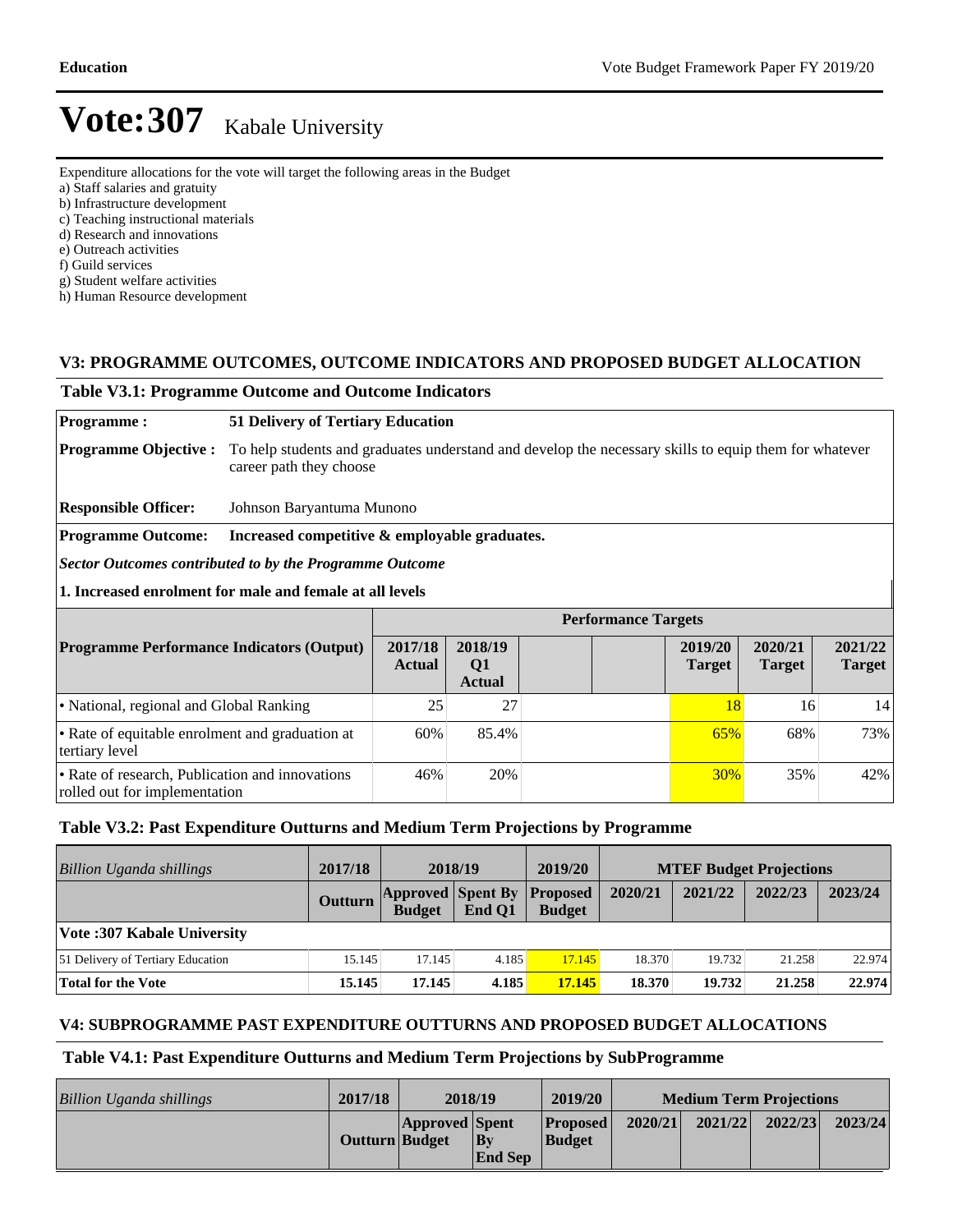| <b>Programme: 51 Delivery of Tertiary Education</b>             |        |        |       |        |        |        |        |        |
|-----------------------------------------------------------------|--------|--------|-------|--------|--------|--------|--------|--------|
| 01 Headquarters                                                 | 14.558 | 16.545 | 4.185 | 16.545 | 17.650 | 19.012 | 20.538 | 22.254 |
| 1418 Support to Kabale University Infrastructure<br>Development | 0.437  | 0.600  | 0.000 | 0.600  | 0.720  | 0.720  | 0.720  | 0.720  |
| <b>Total For the Programme: 51</b>                              | 15.145 | 17.145 | 4.185 | 17.145 | 18.370 | 19.732 | 21.258 | 22.974 |
| <b>Total for the Vote :307</b>                                  | 15.145 | 17.145 | 4.185 | 17.145 | 18.370 | 19.732 | 21.258 | 22.974 |

 $N/A$ 

### **Table V4.3: Major Capital Investment (Capital Purchases outputs over 0.5Billion)**

| FY 2018/19                                                                                                | FY 2019/20 |                                                    |                                                                                                        |  |
|-----------------------------------------------------------------------------------------------------------|------------|----------------------------------------------------|--------------------------------------------------------------------------------------------------------|--|
| <b>Appr. Budget and Planned Outputs</b>                                                                   |            | <b>Expenditures and Achievements</b><br>by end Sep | <b>Proposed Budget and Planned Outputs</b>                                                             |  |
| Vote 307 Kabale University                                                                                |            |                                                    |                                                                                                        |  |
| Programme: 51 Delivery of Tertiary Education                                                              |            |                                                    |                                                                                                        |  |
| Project : 1418 Support to Kabale University Infrastructure Development                                    |            |                                                    |                                                                                                        |  |
| Output: 80 Construction and rehabilitation of learning facilities (Universities)                          |            |                                                    |                                                                                                        |  |
| Science Lecture building block construction<br>completed<br>University Master Plan designed and completed |            | Output not yet achieved<br>Output not yet achieved | <b>Science Lecture building block</b><br>construction completed.<br>Master Plan designed and completed |  |
| <b>Total Output Cost(Ushs</b><br>Thousand):                                                               | 1.000      | 0.000                                              | <b>1.000</b>                                                                                           |  |
| Gou Dev't:                                                                                                | 0.600      | 0.000                                              | 0.600                                                                                                  |  |
| Ext Fin:                                                                                                  | 0.000      | 0.000                                              | 0.000                                                                                                  |  |
| $A.I.A$ :                                                                                                 | 0.400      | 0.000                                              | 0.400                                                                                                  |  |

### *V5: VOTE CHALLENGES FOR 2019/20 AND ADDITIONAL FUNDING REQUESTS*

### **Vote Challenges for FY 2019/20**

a) Inadequate Infrastructure facilities. The University does not have enough space for teaching and learning and is forced to rent facilities and use of tents.

b) Limited specialized machinery and equipment (Teaching Instructional Materials) for Science laboratories, School of Medicine and Engineering workshops, computer laboratories, library services and ICT infrastructure.

c) Lack of funds for annual recruitment/promotion of staff.

d) Limited Research funding

e) Inadequate student accommodation especially for new students and other professions that require students to be near place of study.

### **Table V5.1: Additional Funding Requests**

| Additional requirements for funding and outputs in 2019/20 | Justification of requirement for additional outputs and<br>funding |
|------------------------------------------------------------|--------------------------------------------------------------------|
| <b>Vote: 307 Kabale University</b>                         |                                                                    |
| <b>Programme: 51 Delivery of Tertiary Education</b>        |                                                                    |
| $\vert$ OutPut : 01 Teaching and Training                  |                                                                    |